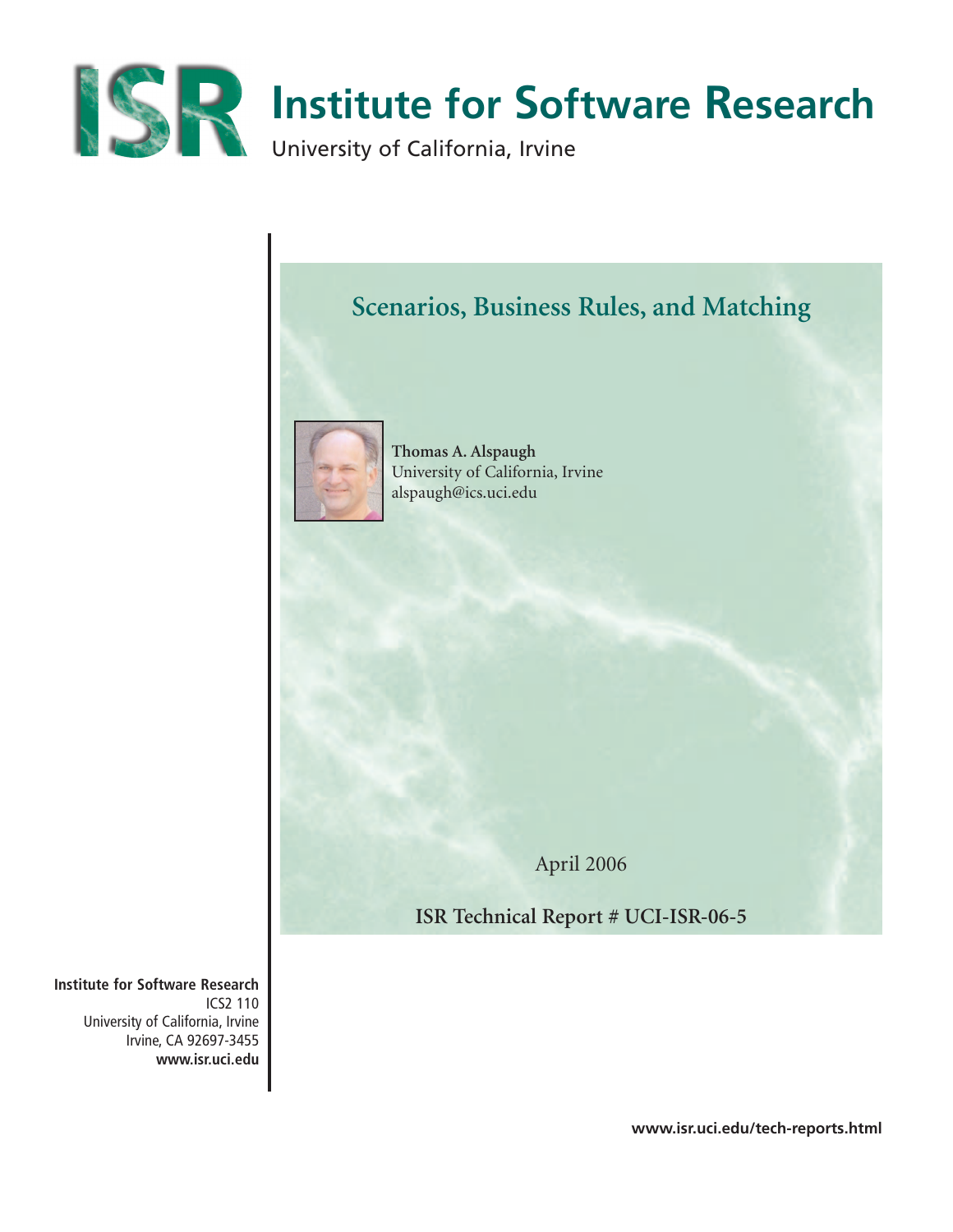# Scenarios, Business Rules, and Matching

Thomas A. Alspaugh

Institute for Software Research University of California, Irvine Department of Informatics Donald Bren School of Information and Computer Sciences Irvine, CA 92697-3425 USA alspaugh@ics.uci.edu

> ISR Technical Report #UCI-ISR-06-5 April 2006

## Abstract

Scenarios (or use cases) and business rules each have strengths and offer mutually reinforcing views of a software system. Scenarios describe uses of a system in terms of situations, interactions, and events unfolding over time. Business rules describe fundamental constraints on a system's transactions. However, analysis of scenarios and business rules together can be challenging. We present an approach for evaluating these two distinct views in combination. We operationalize business rules as scenarios that must match the world in every appropriate context, or as negative scenarios that must not match. Scenarios are patterns that can match occurrences in the world; a system whose behavior meets its requirements results in occurrences that its scenarios match successfully. We mediate the interaction of business rules and scenarios through *comatching events* appearing in two or more scenarios. A co-matched event is not judged to have successfully matched unless all the events that co-match it do. A case study of business rules for automated teller machines illustrates our approach.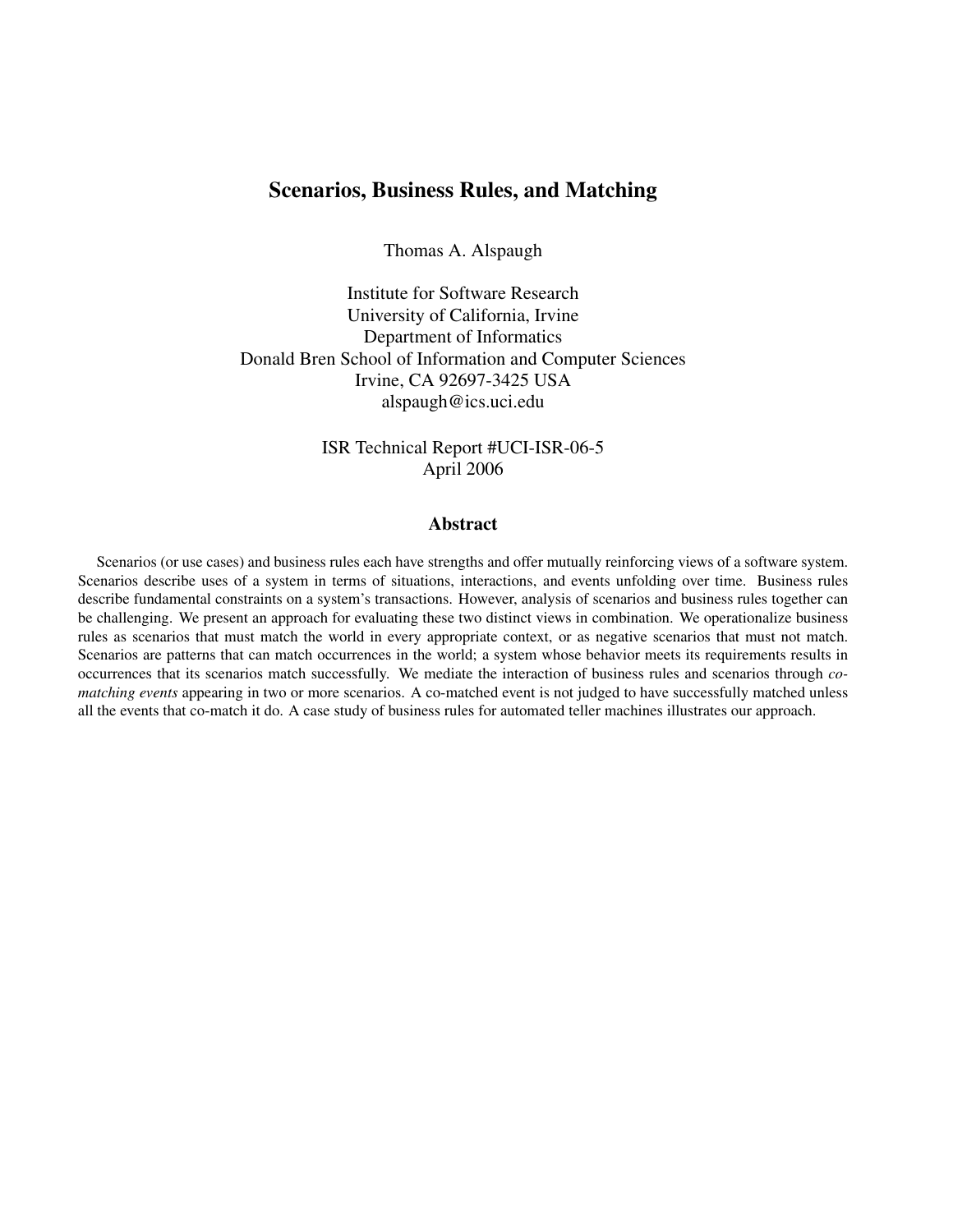## Scenarios, Business Rules, and Matching

Thomas A. Alspaugh

Institute for Software Research University of California, Irvine Department of Informatics Donald Bren School of Information and Computer Sciences Irvine, CA 92697-3425 USA alspaugh@ics.uci.edu

> ISR Technical Report #UCI-ISR-06-5 April 2006

## Abstract

Scenarios (or use cases) and business rules each have strengths and offer mutually reinforcing views of a software system. Scenarios describe uses of a system in terms of situations, interactions, and events unfolding over time. Business rules describe fundamental constraints on a system's transactions. However, analysis of scenarios and business rules together can be challenging. We present an approach for evaluating these two distinct views in combination. We operationalize business rules as scenarios that must match the world in every appropriate context, or as negative scenarios that must not match. Scenarios are patterns that can match occurrences in the world; a system whose behavior meets its requirements results in occurrences that its scenarios match successfully. We mediate the interaction of business rules and scenarios through *comatching events* appearing in two or more scenarios. A co-matched event is not judged to have successfully matched unless all the events that co-match it do. A case study of business rules for automated teller machines illustrates our approach.

## 1. Introduction

Both scenarios and business rules are widely used to describe the required behavior of systems. It can be challenging to determine whether a group of scenarios follows a set of business rules, however. Identifying the rules that apply to specific scenarios, and analyzing each scenario for compliance to them, are tasks that typically require human expertise and insight. For systems described by commercial-sized collections of scenarios and business rules, this can be a daunting challenge. Our approach uses a combination of scenario expressiveness and analysis techniques to address this challenge, with the potential for automated support.

Scenarios (and use cases containing them) describe uses of a system in terms of situations, interactions between agents, and events unfolding over time. They are widely used in a number of ways during the development process, and by a variety of participants [2]. Stakeholders (customers, users, and others affected by a system) use them to communicate what is wanted, and developers (designers, programmers, testers, etc.) use them to confirm their understanding [6, 14]. They are used to simulate and explore a system's use [6] or a design's utility [22].

Business rules describe fundamental constraints and policies for the transactions conducted by an organization and its systems. They provide a global perspective on the operations of the organization, in contrast to the local, partial descriptions provided by scenarios. Because they are global, they can be used to check that scenarios are consistent with the principles and procedures of the organization as a whole. The primary audience for business rules is the business-oriented members of the organization or similar organizations, rather than technically-oriented developers. Business rules are typically written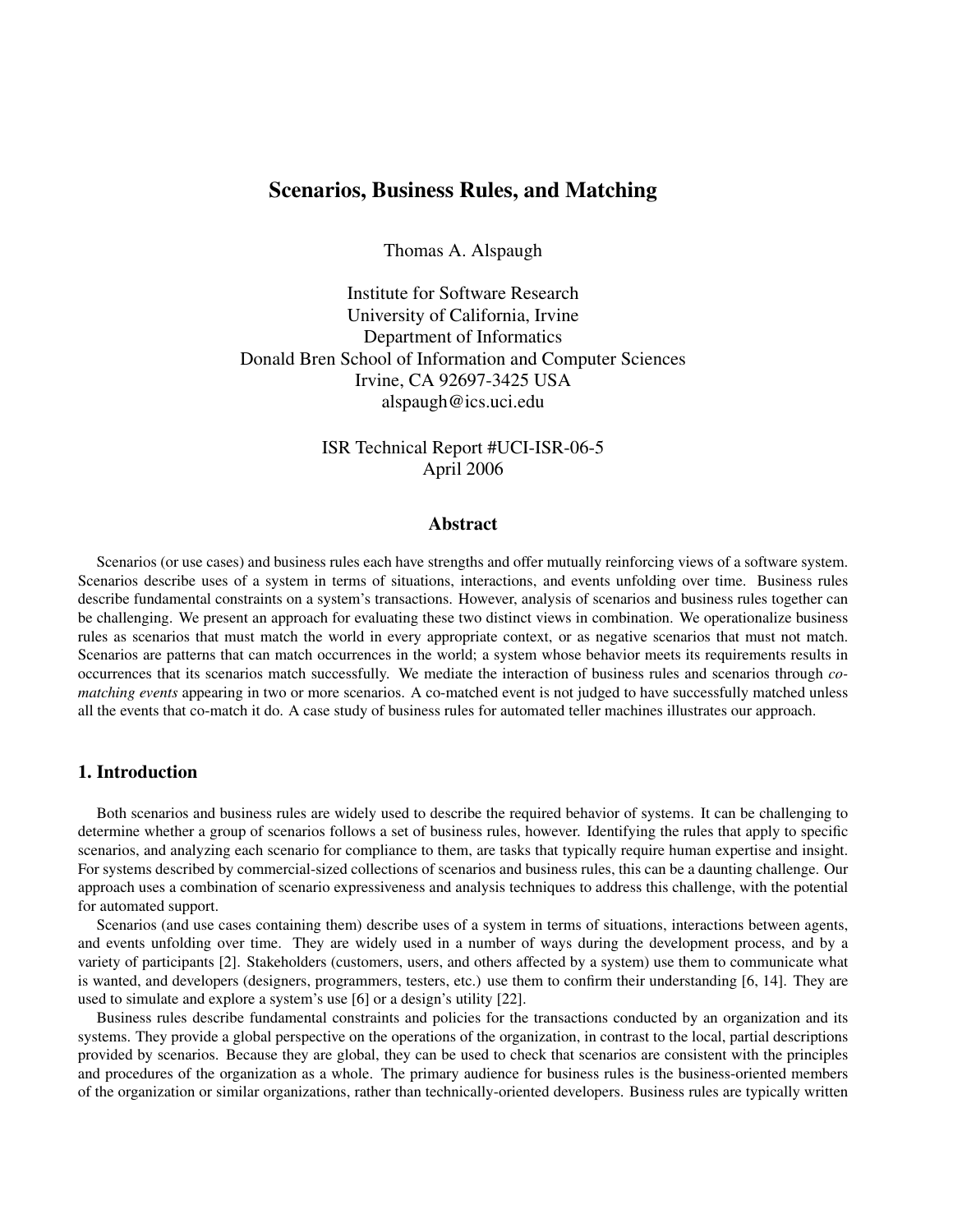informally in natural language, or alternatively as structured natural language corresponding to a more formal underlying structure in a logic. They are not system requirements themselves, but are at a higher level and give rise to system requirements [11, 18].

Scenarios and business rules provide complementary and mutually reinforcing kinds of knowledge. Both scenarios and business rules are expressed in prose forms; both stakeholders and developers can understand and work with them directly. Scenarios are specific behaviors desired for the system, illustrating particular uses in specified contexts. A scenario shows how the system will act in achieving a desired result while satisfying business rules. Business rules are more general policies or procedures that apply in many or all contexts. The business rules express system properties that are often distributed across many different scenarios. A rule expresses in one place a policy that every relevant scenario must adhere to. Business rules can provide an understanding of how a particular scenario fits into the overall system behavior. Scenarios provide specific examples or counterexamples for a business rule, helping communicate the meaning of the rule and aiding stakeholders and developers in coming to a common understanding. In addition, the use of scenarios to explicate business rules brings those rules into the same domain as the scenarios that must satisfy them. Separating these two types of concerns simplifies the expression of each one, but finding a common ground enables evaluation and validation of both.

Because business rules express things in a markedly different way than scenarios, it can be challenging to identify conflicts between the business rules and the scenarios that are to adhere to them. Indeed, it is not straightforward to locate the scenarios that might satisfy or contradict a particular business rule. The current trend in commercial products is toward the generation of code from business rules, either as a means of integrating services provided by components produced separately, or for inclusion in a system to monitor and verify that business rules are followed. However, stakeholders and developers still need to analyze whether a proposed system may be expected to follow business rules, and this analysis is needed before resources have been expended to implement the system.

We describe an approach for integrating and evaluating the combination of business rules and scenarios. We operationalize business rules with scenarios describing specific ways in which each business rule may succeed or fail. They are either scenarios that must match the world in every appropriate context (else the system has failed), or negative scenarios that must not match. These scenarios may describe behaviors that are in some sense test cases for success or failure of a business rule, or (depending on the rule) may arguably apply to every possible success (or failure). Scenarios are patterns that can match occurrences in the world, and a system whose behavior meets its requirements results in occurrences that its scenarios match successfully. We use our language ScenarioML for expressing scenarios in a form close to natural language but offering significant additional expressive power; its novel facilities for parameterization of events, variables for newly identified entities, anaphora, and co-matching events offer a significant foundation for evaluating scenarios in terms of the occurrences they match in the world. We mediate the interaction of business rules and scenarios through *co-matching*, in which one scenario gives additional constraining context to an event in another. By expressing scenarios in a language with semantics defined in terms of matching, we can model interactions between scenarios and business rules by examining how their semantics compare. This allows us to begin to evaluate and draw inferences about them, for example by identifying scenarios that do not follow a specific business rule, and business rules that do not constrain any scenario and thus have no effect, all based on comparison of what each scenario can match. We believe our approach can offer significant benefits for early-lifecycle evaluation and analysis.

The remainder of this paper is organized as follows. Section 2 defines scenario terminology used in the paper. Section 3 discusses business rules and gives some examples. Section 4 explores how scenarios match against the world. Section 5 presents our scenario language ScenarioML which we use here in exploring scenario matching and the interaction of business rules and scenarios. Section 6 illustrates our approach using examples from a case study of ATM scenarios and business rules. Section 7 presents related work, and Section 8 summarizes the lessons learned and future work.

## 2. Scenario terminology

A *scenario* is a sequence of events, and associated information such as the necessary context.

An *event* describes something that can happen over an interval of time: an action performed by some agent, a communication from one entity to another, a change in the world's state, an interval during which a condition holds, or in general anything of interest that may happen.

An *occurrence* is something that actually happens in the world (or could), and that may be described by an event in a scenario.

A *simple event* is one not subdivided into briefer component events. A *compound event* is composed of subevents and specific temporal relations between them. A compound event begins when its earliest subevent begins, and ends when its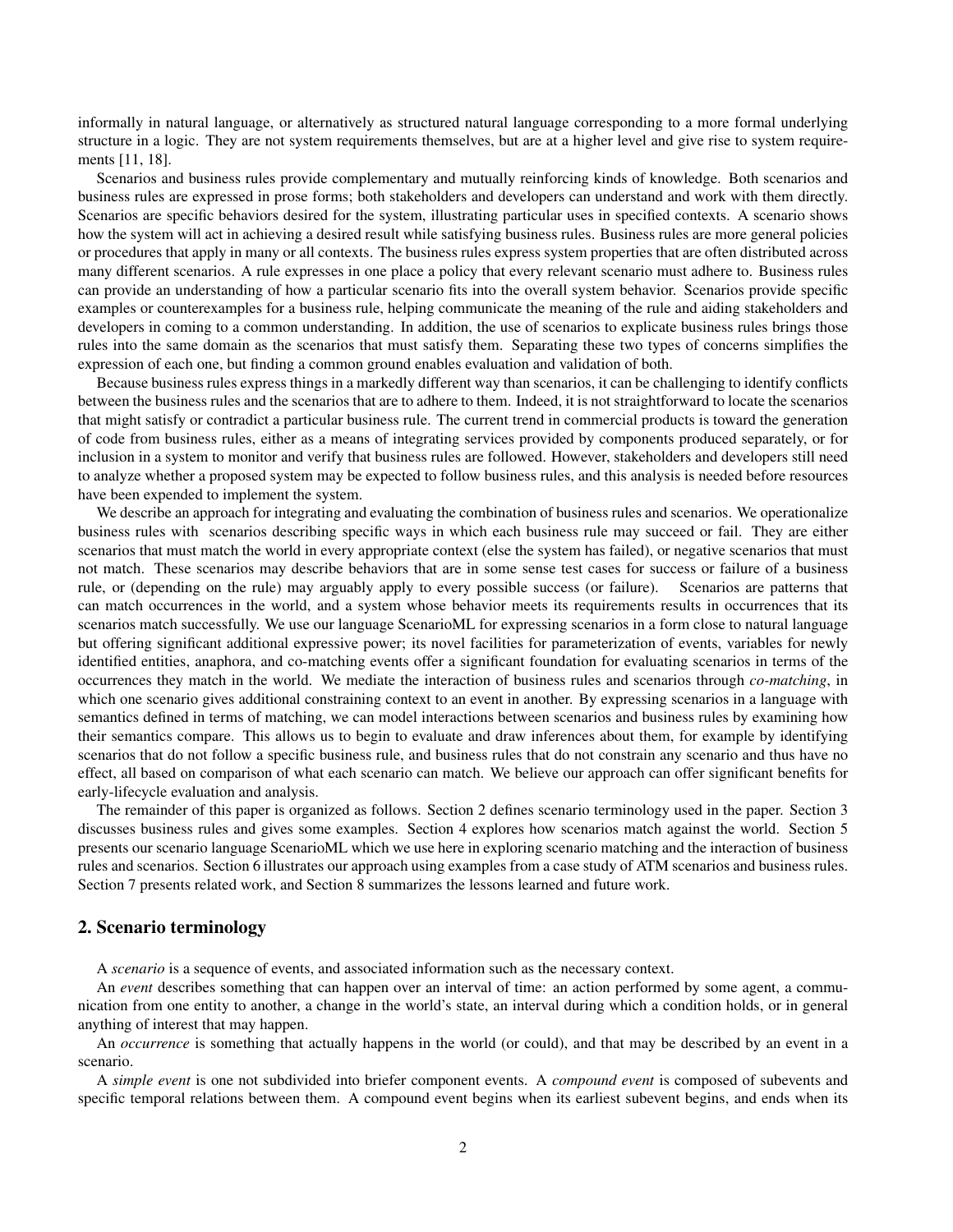latest subevent ends.

Corresponding to a compound event, a *constellation of occurrences* is a set of occurrences and their relations.

Scenarios and events *match the world* when they describe occurrences that have taken place. A simple event can match a single occurrence. A compound event can match a constellation of occurrences, if each subevent matches a distinct occurrence and the relation between every two matched occurrences is consistent with the relation between the events matching them.

A *negative scenario* is a scenario for which the sense of matching success is negated: a negative scenario successfully matches the world whenever its events fail to match.

Two scenarios are *equivalent* if they match the same constellation. A scenario is a *generalization* of another if it matches every constellation the other does, plus some more.

## 3. Business rules

Business rules represent policies, procedures, and constraints that describe an enterprise's way of doing business. A business rule may address a process for achieving an objective, the way the business views the world and structures its records, or an obligation imposed by outside regulation or custom. Conceptually, business rules lie between high-level objectives and system requirements; they are seen as arising from the objectives of the enterprise and leading to system requirements [11, 18]. Below are some example business rules.

- "A bank requires a supervisor's signature before cashing a check over \$5000." [18]
- "A meeting must have a meeting initiator." [11]
- "Whenever the stock is below the reorder point, only good customers will have their order immediately processed." [26]
- "Good customers of a product are defined as those who have bought at least twice the average sales per customer over the last 12 months." [26]
- "Put the orders of bad payers on a waiting list, until they pay the amounts due." [26]

A business rule can be operationalized positively by a scenario that describes how the rule is followed, or negatively by one describing how it fails to be followed. An informal scenario positively operationalizing the first example business rule is

- (1) A customer presents a check for more than \$5000 to a teller to be cashed;
- (2) The teller obtains a supervisor's signature for the check;
- (3) The teller cashes the check and gives the amount to the customer.

The business rule is integrated with other scenarios for the bank's operations by having (1) and (3) in the business rule scenario co-match with any appearance of events (1) and (3), respectively, in another scenario. Thus this scenario becomes a necessary context for any transaction involving cashing a check for more than \$5000. If there is any situation in which this necessary context prevents another scenario from matching, then that is a situation in which the business rule fails to be followed. We use potential co-matched events to identify other scenarios or combination of scenarios for which the business rule should apply, then analyze them to find any contexts in which the business rule fails, as will be described in Section 6.

An informal scenario negatively operationalizing the second example business rule is

- Precondition: Meeting *M* has no meeting initiator.
- (1) The meeting scheduler system schedules *M*.

This scenario uses a precondition to restrict the contexts in which the scenario can match: only for a meeting *M* that has no meeting initiator. Because it negatively operationalizes the business rule, any context in which it matches is one in which the business rule fails to be followed. As with the positive business rule scenario, we look for potential co-matched events to identify other scenarios or combinations of scenarios for which the business rule should apply, then analyze them further to search for ways it could fail.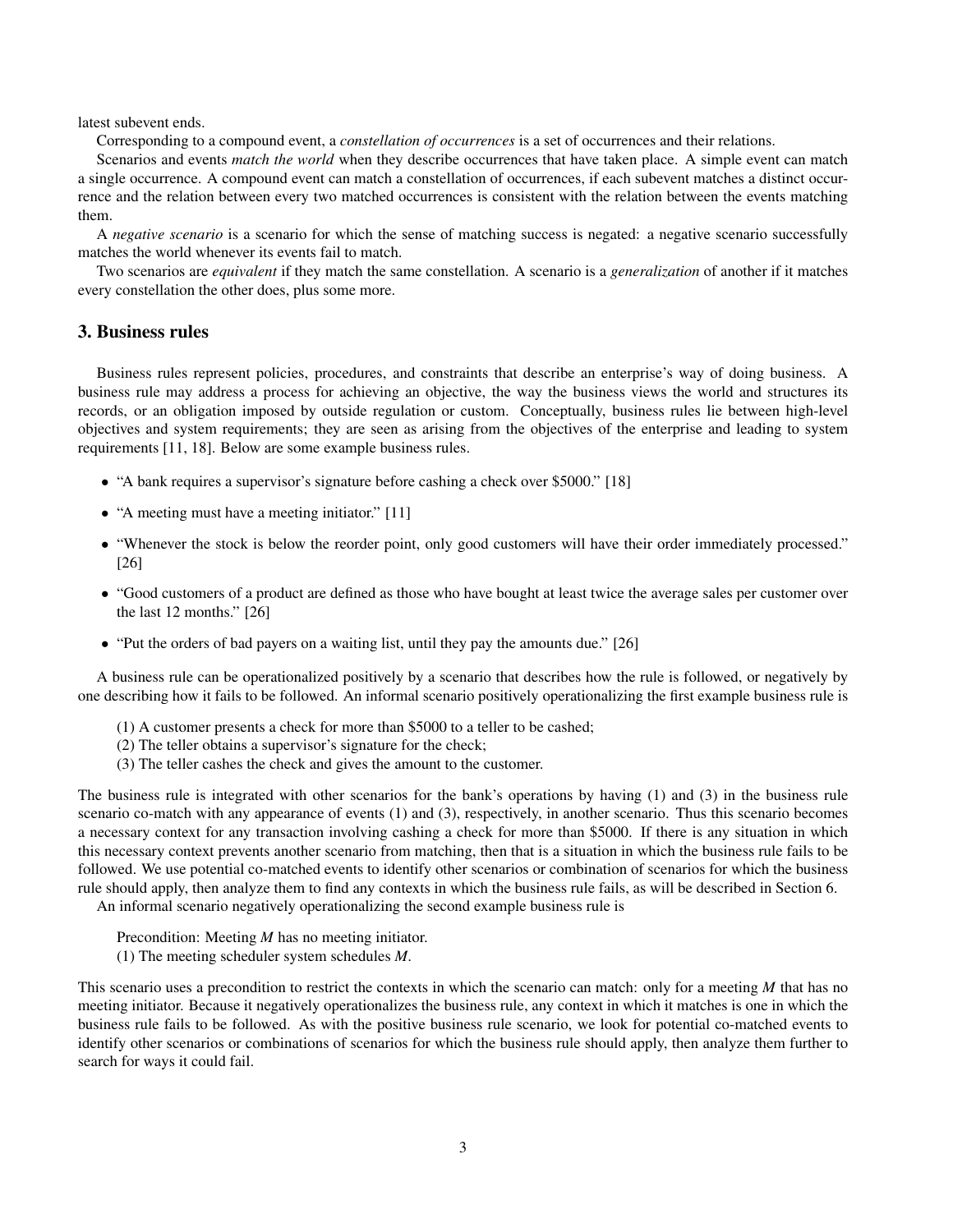## 4. Scenarios and matching

We believe that the meaning of a scenario is the set of all possible occurrences in the world that the scenario could match. We cannot deal with this set directly (it is generally infinite), but we can use it to understand scenarios better and make the most effective use of them. A simple event matches individual occurrences in the world; two simple events whose description is the same match the same occurrences, and are equivalent. A compound event matches constellations of occurrences; a compound event consisting of a sequence of events matches constellations of the occurrences matched by the events in the sequence, where the sequence of the occurrences in each constellation is the same as the sequence of the corresponding events matching them. Two event sequences containing equivalent events in the same sequence match the same constellations, and are equivalent also. A scenario consisting of an event sequence matches the constellations that the sequence matches, constrained by the scenario's precondition if present. An episode (or inclusion of a use case), an event that stands for another scenario, matches if the referred-to scenario matches. This description covers the vast majority of scenarios (and use cases).

However, a closer examination shows that more is going on. Most scenarios and events are implicitly parameterized: "A customer inserts an ATM card into the ATM" is implicitly parameterized by at least the choice of customer, ATM card, ATM, and time. Some of these may be parameters of the scenario, which were bound to entities in the world before the scenario began. Others, probably all four in this case, are variables that were newly bound to entities when the event was matched to an occurrence. The concrete scenario

Alan Windham inserts his wife's ATM card into the FCU (Friendly Credit Union) ATM at the corner of Fourth and Main two seconds after a backhoe cut the main communication line to the central server

while it may or may not match the world, is clearly related to the original.

Similarly, most scenarios and many events are implicitly quantified on one or more implicit variables and/or parameters: "An individual who can read either English or Spanish inserts any one of the thousands of FCU ATM cards into any one of the ATMs running our software" is one reasonable interpretation of the original event. The quantification ranges are necessarily conjectural, as it is rare for a scenario to say anything about them directly. Later events in the same scenario use anaphora to refer back to implicit variables and parameters in earlier events, as in "The ATM returns the ATM card and displays a welcome screen." In this case it is certain that the same ATM and card mentioned earlier are meant. However in a scenario involving two of the same thing (such as a transfer from one account to another) the situation is more complex.

Closer consideration also shows that a strict sequence of events is not always intended. Adjacently-listed events may be intended each to begin when the preceding one ends (as in "The ATM beeps while the card is in the ejected position" followed by "The customer takes the card"); with some time in between, as is often the case; overlapping (as in some ATMs that print a receipt while asking if another transaction is desired); or in other relationships.

*Event schemas* such as alternation and iteration are also seen in scenarios and related notations, and can be defined in terms of matching. We distinguish schemas from other events because

- each schema represents a set of events and matches the union of what those events match,
- an alternation represents the set of its alternative events, and
- an iteration represents a set of sequences of the iterated event.

Whereas a scenario containing no schema is still essentially the classic script or linear sequence of events that is its most common definition, a scenario containing a schema (or a *schematic scenario*) is equivalent to a set of scripts. We find event schemas are essential in expressing behavior with a manageably small number of scenarios. Schemas also support reasoning reuse because each schema's pattern provides its own kind of consistent modularity and relations for its subevents.

Taking account of parameterization, quantification, anaphora, relations between events, and schematic events enables us to compare and reuse events more effectively. With this knowledge we have a better grasp on what occurrences or constellations an event can match, and how this may vary when the same event appears in different contexts.

We can make further use of this knowledge in using *co-matching*. Any event is constrained to match in the context that its scenario provides. The event "The teller obtains a supervisor's signature for the check" does not occur in isolation. It happens after a customer presents a check for more than \$5000, and before the teller pays out the check. If an event is part of several scenarios, then it can occur in any of the contexts those scenarios provide for it, and can match in all the constellations any of them match. Co-matching is a way not of adding a new possible context, but of constraining contexts previously available. If event  $e$  in scenario S becomes co-matched by event  $c$  in scenario  $C$ ,  $e$ 's context is constrained. Before it could match in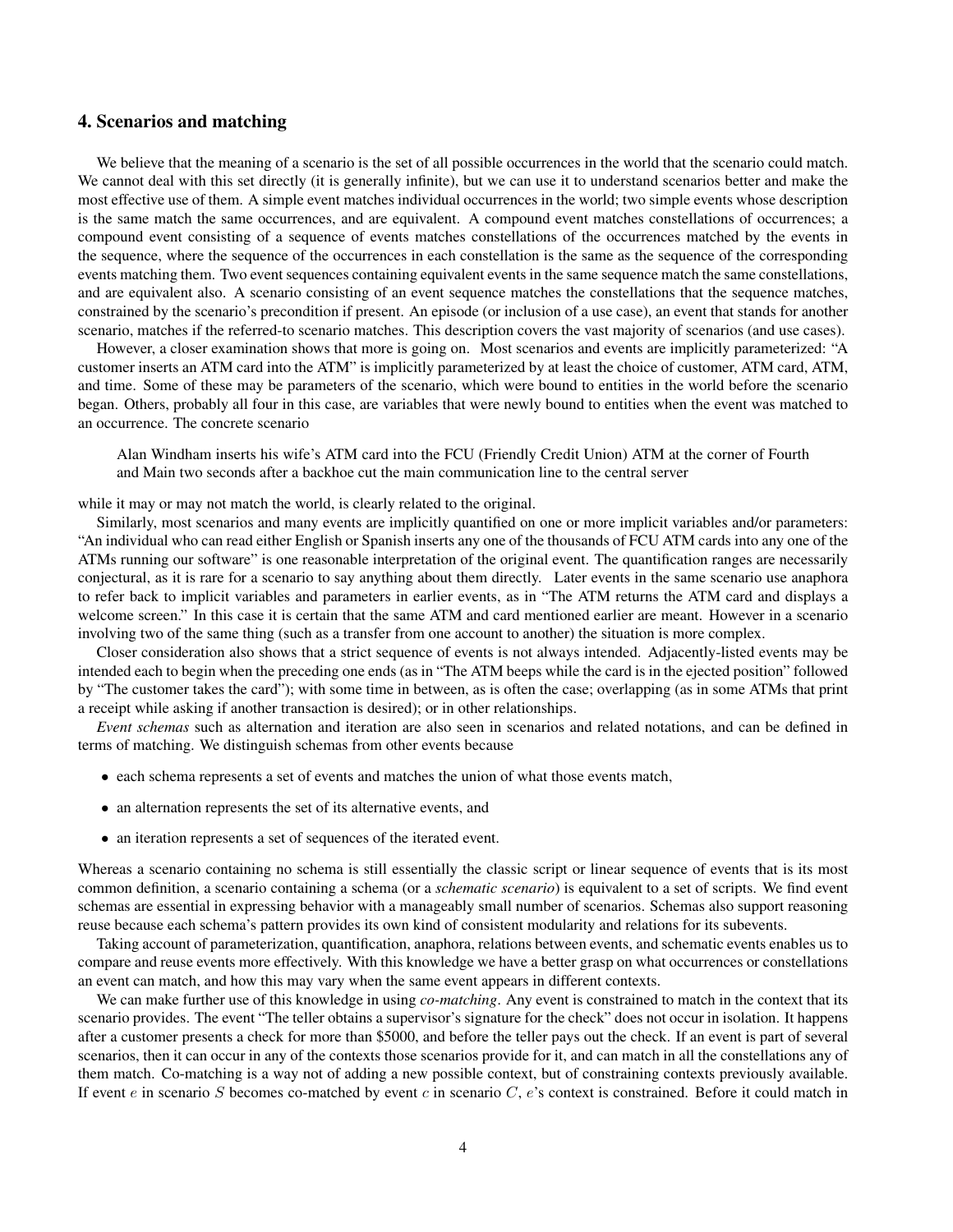

**Figure 1. The basic positive Allen relations**

any constellation S matched. Now it can match only in a constellation S matches that shares at least one occurrence with a constellation C matches. The shared occurrence is the one matched both by  $e$  in S and by  $c$  in C. By adding a scenario describing how a supervisor verifies a check (signature, endorsement, sufficient balance, etc.) and ending with "The teller obtains a supervisor's signature for the check" co-matched with the same event in the original scenario, we constrain the contexts in which large checks can be cashed. We accomplish this without complicating the original scenario, and have a new scenario that is more likely to be reusable.

## 5. ScenarioML

ScenarioML is an XML-based language for expressing scenarios in natural language with additional supporting information. Its goal is to support ordinary scenario use while allowing enhanced expressiveness and automated operations. The enhanced expressiveness includes the parameterization, quantification, anaphora, relations between events, and co-matching discussed in the preceding section. Examples of ScenarioML scenarios appear below in Section 6. During the two-year evolution of the language to its present form, automation has been prototyped for comparison of events for equivalence and for generalization, matching scenarios against occurrence streams, transformations between equivalent forms or to specializations, and translation to presentation forms such as  $HTML$  and  $\Delta E$  $EX$  [4].

We use ScenarioML rather than plain text because it supports automated analysis and manipulation that plain text does not. We work with scenarios rather than Message Sequence Charts (MSCs) and similar formalisms because we believe that not all events should be modeled as messages from one agent to another, especially in pre-design phases, and that the substantial benefits of scenarios in this context are worth pursuing.

Simple events in ScenarioML are text, with optional markup to identify parameterization, quantification, and anaphora. There is support in ScenarioML for defining entity types and subtypes for parameters, variables, and quantification ranges. Compound events are constructed using Allen's interval algebra relations between the subevents. These relations are the thirteen possible disjoint qualitative relationships between two concrete time intervals, and all combinations thereof; they support a variety of operations including temporal inference [3]. We focus on the *positive* relations, the 2<sup>5</sup> combinations of the five basic relations for which the first-listed interval begins before the second one. The five positive basic relations are illustrated in Figure 1. ScenarioML classifies compound events into three cases, both to simplify the expression of the most common and simplest compound events, and to make use of much more efficient algorithms wherever possible.

- event chains (ordinary sequences), in which successive events are related by positive Allen relations;
- partial orders of events whose covering relations are positive Allen relations; and
- general event graphs with unrestricted Allen relations.

Event chains are simplest and by far the most commonly encountered compound events, and event partial orders are more complex but rare. Comparison and inference with these is quite manageable. The general satisfaction problem for Allen's interval algebra is NP-complete; but we have yet to encounter a scenario that requires a general event graph, much less one of substantial size, so the intractability of the general case is not of practical concern.

ScenarioML provides event schemas for alternation and iteration.

Any scenario in ScenarioML may be used as an episode, of another scenario. If the scenario has parameters then it may be given arguments in its appearance as an episode. To better support reuse of individual events, ScenarioML allows definition of parameterized event types that take an event (simple, compound, or schema) as a template. Instances of the event type then appear as individual events, with arguments if the type was parameterized.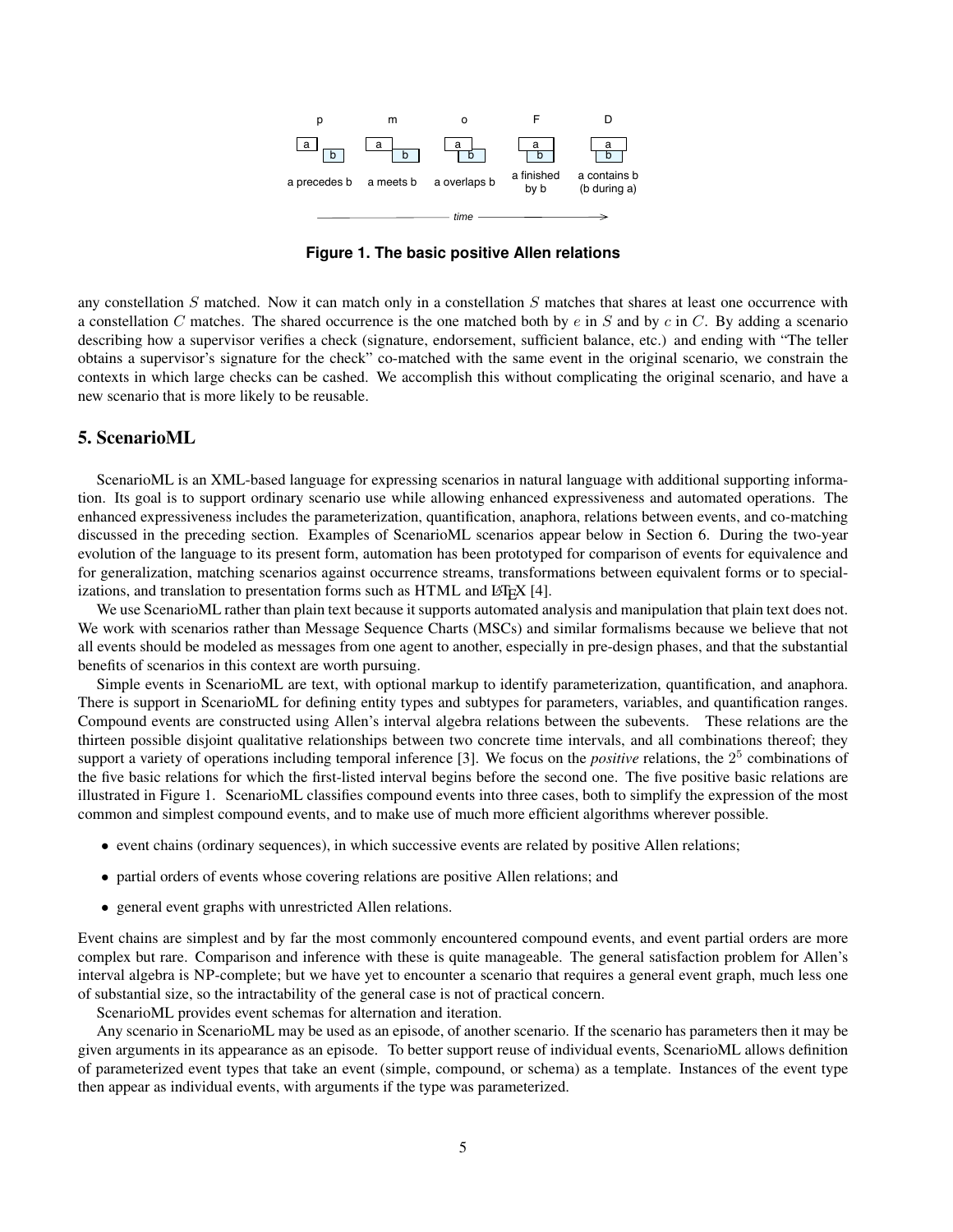The base task for matching ScenarioML events and scenarios against the world is to classify occurrences by the simple events that match them. In the most straightforward case the occurrences are themselves strings, and a simple event matches an occurrence if their strings match. This is the case in our use of ScenarioML in computed social worlds [5]. In general, the implementation of occurrence classification must be done on at least a domain-by-domain basis. Once simple events are matched, compound events and event schemas are matched recursively as discussed above in Section 4.

Comparison of scenarios and events follows a similar recursive pattern. Except in a small number of special cases, an event of each kind can only be equivalent to another event of the same kind: two simple events, two event chains, two episodes, etc. Exceptions occur for chains of one event, partial orders of one event, alternations of one event, etc. (each is equivalent to that event); linear partial orders, equivalent to the corresponding event chain; alternations of all unrollings of a finite iteration, equivalent to the iteration; and so forth. The situation is more complex but analogous when comparing events for generalization-specialization; due to space limitations here, we will simply note that parameterization becomes a significant issue.

## 6. Case study: ATM business rules

We validated our approach on a collection of business rules and scenarios for ATMs, from which we selected the examples presented in this section. The business rules were obtained from the author's credit union and from a contact at a bank; the scenarios were recorded and abstracted from notes of interactions with a variety of ATMs in the United States and Europe, focusing on ATMs at two credit unions in the U.S. and using the remainder as comparisons and contrasts for insight. Each business rule was used to derive one or more scenarios, either positive scenarios that matched ways the business rule could be satisfied, or (more commonly) negative scenarios that matched ways the rule could fail to be satisfied. Where possible, we produced scenarios for which we could argue that the scenarios matched all ways the rule could be satisfied (or fail to be). Where this did not appear possible with ScenarioML as it stands now, we noted the rules for further research. We found no business rules in this study for which operationalization seemed impossible in principle. We analyzed the original scenarios plus the business rule scenarios to identify equivalence classes of events, and reworded equivalent events as necessary so events in each class were textually identical. We made use of event parameterization wherever possible to efficiently produce larger sets of equivalent events that differed only by which account was involved, for example. Finally, we derived an event type definition for each equivalence class, and replaced each equivalent event by a reference to that type. Note that for clarity, most events shown in the figures of this paper have not had this final replacement of identical events done. Because this case study was an initial study investigating the practicality of our approach, resources were not spent to produce automated support beforehand. Instead, transformations and comparisons were done manually, with care that the manual process followed the projected automated process as closely as possible, and did not produce results that required human insight. The event classification process can be assisted by software tools such as SMaRT [21], and is a necessary preliminary for conversion of scenarios to MSCs or other formalized notations for further analysis in that form.

The four business rules presented below as examples interact with a number of scenarios, including the ATM "Withdrawal" scenario sketched in Figure 2. The scenario has three parameters, the particular ATM involved, the person interacting with it, and the account to which the ATM card is tied (lines 2–4). The body of the scenario is a sequence of events similar to those encountered at many ATMs. Many of the events are parameterized to refer to the specific ATM, customer, or account of this scenario (for example, line 7 refers to the ATM parameter). The first two business rule scenarios contain events equivalent to the simple event named 'debit' at lines 27–31. In the figures the equivalent events have been made textually identical (compare Figure 3; the event at lines 12–21, which is textually identical with it except for the particular references and the coMatched element, which does not participate in the comparison). The other event appearing in more than one is the typed event at line 24 (line 9 of Figure 3). This event matches the duration of the transaction, and temporally contains the event that debits the amount and the event that dispenses that amount of cash.

#### 6.1. "Fee for over five savings transfers"

The first example is of a business rule whose goal is to discourage excessive transfers out of savings accounts:

Each withdrawal from savings over five transactions/month will be charge a fee of \$1.00 each.

At the credit union in question, every transaction that withdraws from a savings account is counted, whether from an ATM or by another method.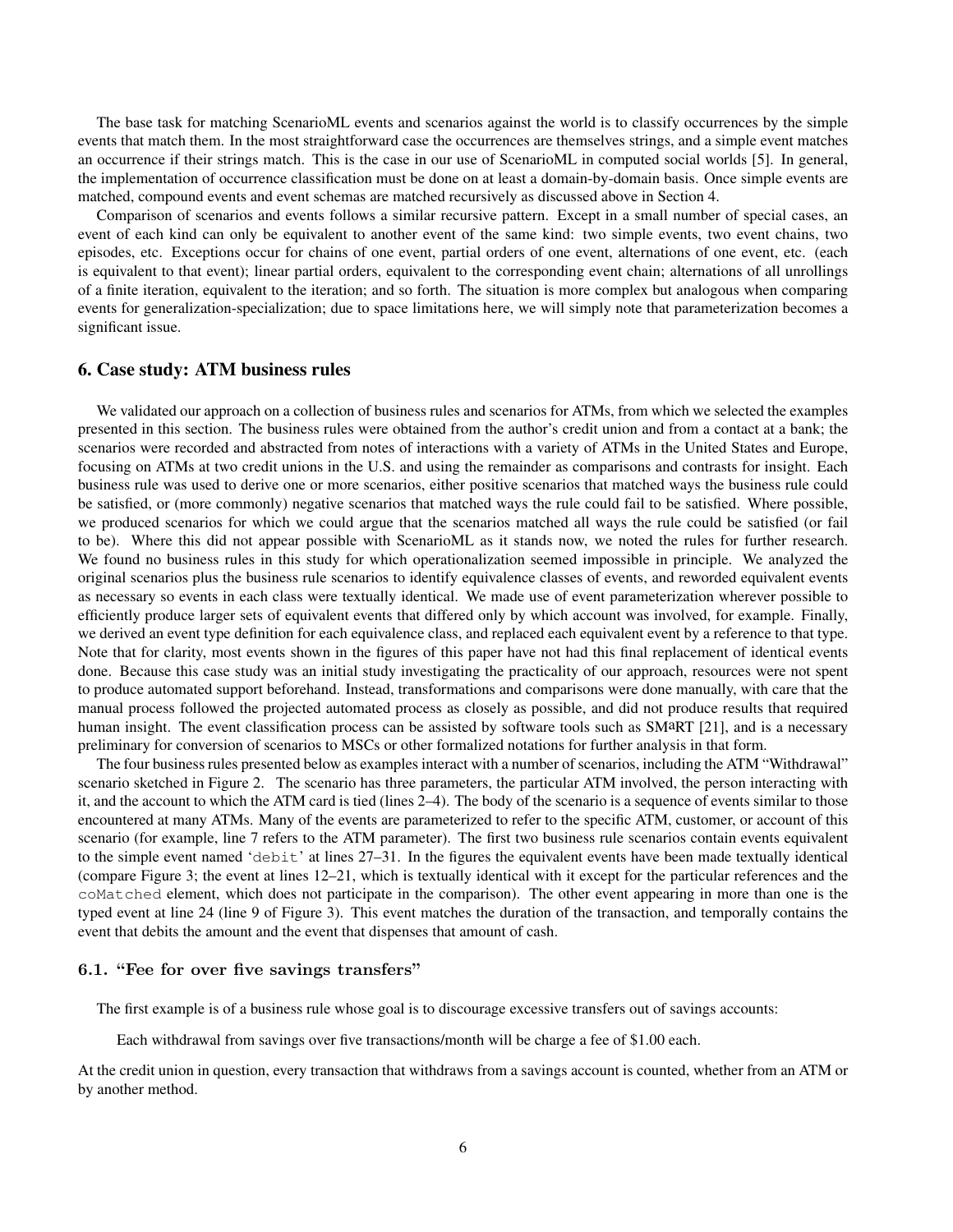```
1 <scenario name="Withdrawal">
2 <parameter name="ATM" type="ATMtype"/>
3 <parameter name="cust" type="custType"/>
4 <parameter name="acct" type="acctType"/>
5 <eventChain relation="pm">
6 <simpleEvent>
   <code><ref to="ATM">The ATM</ref></code> displays a list of
    \langleref to="acct">the account\langle/ref>'s subaccounts
   9 and "Please select the 'from' subaccount".
10 </simpleEvent>
11 <simpleEvent>
12 \langle ref to="cust">The customer\langle/ref> selects
13 <variable name="fr">a subaccount</variable>.
14 </simpleEvent>
15 <simpleEvent>
16 <ref to="ATM">The ATM</ref>displays "Please
17 enter withdrawal dollar ammount".</simpleEvent>
18 <simpleEvent>
19 \langle ref to="cust">The customer\langle/ref>enters
20 <variable name="amt" which="any"
21 type="DollarAmtType">the amount</variable>.
22 </simpleEvent>
23 <eventChain relation="D">
24 <typedEvent type="Transaction"><ref to="ATM"/>
25 <ref to="acct"/></typedEvent>
26 <eventChain relation="m">
27 <simpleEvent name="debit">
28 <ref to="ATM">The ATM</ref> debits
29 \langle ref to="amt">that amount\langle/ref>from
30 < ref to="fr">the selected subaccount</ref>.
31 </simpleEvent>
32 <simpleEvent>
33 <ref to="ATM">The ATM</ref>dispenses
34 \leq ref to="amt">that amount\leq/ref>.
35 </simpleEvent>
36 </eventChain>
37 </eventChain>
38 </eventChain>
39 </scenario>
```
## **Figure 2. Withdrawal scenario**

We operationalized this business rule with the scenario FeeForOverFive of Figure 3. This scenario describes how the business rule can fail to be met; thus, it is a negative scenario (line 1), since matching of it in the ordinary sense corresponds to failure. Its event at lines 12-21 must co-match with the Withdrawal scenario's 'debit' event; for the events to match the same occurrence, the 'debit' event's reference to variable 'fr' must produce the same value as FeeForOverFive's parameter 'fr'. Finally, FeeForOverFive has a negative event at lines 22-25. This event succeeds if it does not match. In total, from the inside out, this scenario attempts to match transactions out of the same savings subaccount during a single month, but not transactions for which a fee was paid. The scenario as a whole attempts to match six such fee-less transactions. Because it is a negative scenario, if it matches then it fails; and it fails when the business rule has not been observed.

Having operationalized the business rule as a scenario, we can now analyze its interactions with the other scenarios in several ways.

- We can look for scenarios with unsuspected connections to the business rule. Having divided the simple events into equivalence classes, it is possible to identify other scenarios containing events of the same classes as the business rule scenario, and examine these scenarios individually and in combination in search of potential co-matching with the business rule.
- We can see what specific actions the business rule requires from each related scenario, in terms of the kind of events the scenario is expressed with.
- We can see what specific actions the business rule forbids, in terms of the events each scenario is expressed with.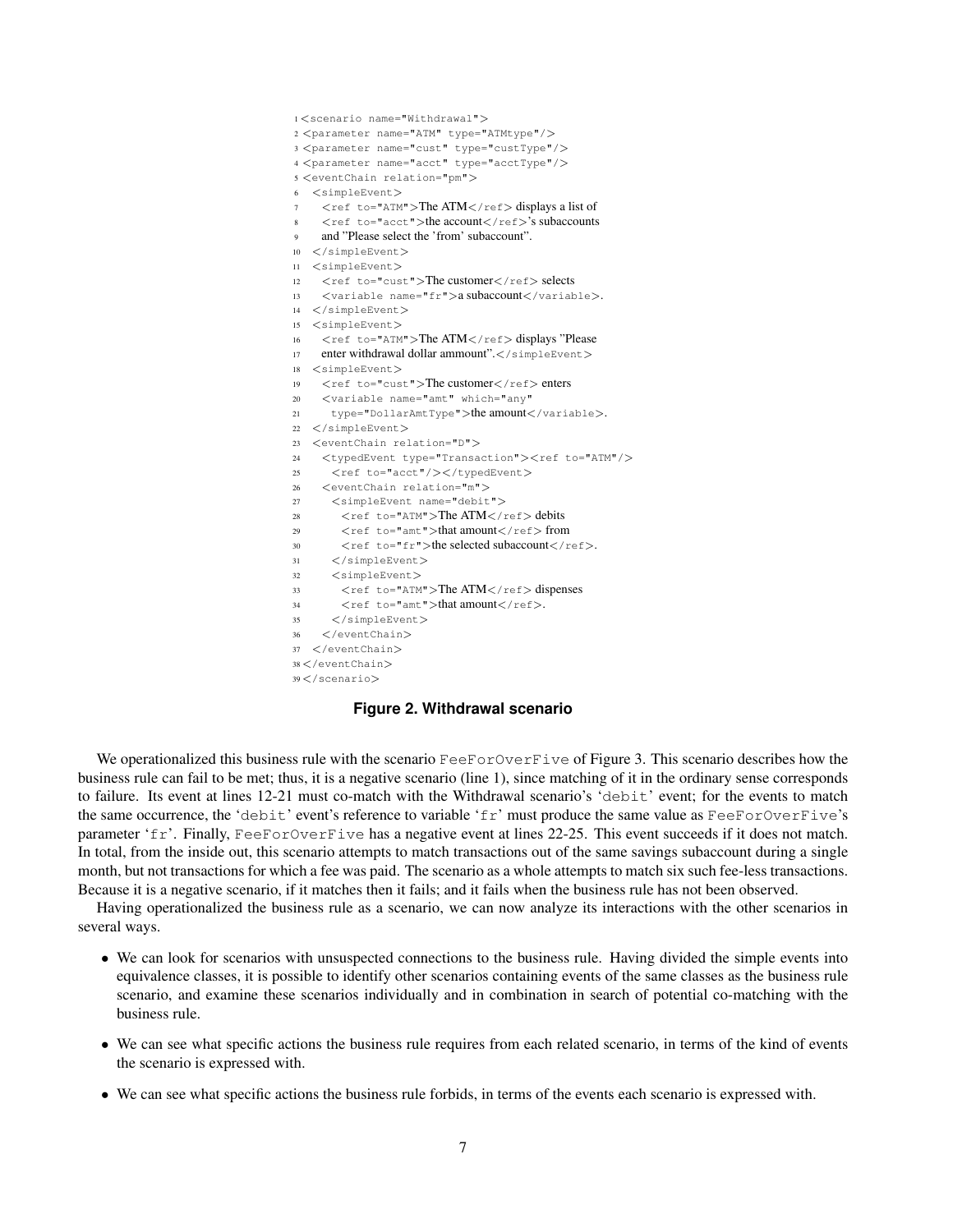```
1 <scenario name="FeeForOverFive" negative="true">
2 <parameter name="fr" type="subaccountType"/>
3 <eventChain relation="D">
4 <typedEvent type="CalendarMonth">
5 Any calendar month.</typedEvent>
6 <iteration>
7 <iterationsCounted min="6" max="unbounded"/>
8 <eventChain relation="D">
9 <typedEvent type="Transaction"><ref to="ATM"/>
10 <ref to="acct"/></typedEvent>
11 <eventChain relation="pm">
12 <simpleEvent>
13 <coMatched><ref to="Withdrawal.debit">
14 <argument parameter="fr" ref="fr"/>
15 </ref></coMatched>
16 <variable which="any" type="ATMtype"
17 name="ATM">An ATM</variable> debits
18 <variable which="any" type="DollarAmtT">some
19 amount</variable> from
20 <ref to="fr">the subaccount</ref>.
21 </simpleEvent>
22 < simpleEvent negative="true">
23 <ref to="ATM">The ATM</ref> debits the fee
24 from \langle ref to="fr">the subaccount\langle/ref>.
25 </simpleEvent>
26 </eventChain>
27 </eventChain>
28 </iteration>
29 </eventChain>
30 </scenario>
```
**Figure 3. Scenario** FeeForOverFive

- We can evolve the scenarios toward better satisfaction of the business rules, by changing the scenarios to add events the business rule demands and elide events the business rule forbids, in particular contexts.
- Because all these analyses are in terms of scenario matching, tool support based on matching can be implemented.

These benefits are provided when any business rule is operationalized as a scenario using our approach.

## 6.2. "Limit six savings transfers"

A similar business rule, attributed by the credit union to federal regulations, limits transfers from savings to six each month:

You are currently allowed six (6) transfers per month from savings, as set by Federal Regulation D. The limit is reset on the first of every month.

On the face of it, this business rule seemed questionable when compared with the previous one. We following our process to operationalize it and identify related scenarios. It was operationalized as a negative scenario, matching only in contexts in which the business rule was not followed. Figure 4 shows the scenario. We compared its set of matched constellations with that of FeeForOverFive's operationalization, giving savings subaccounts to both as arguments. The sets were not comparable, as each one matched contexts the other did not ("FeeForOverFive" matched a seventh savings transfer out, while "LimitSix" matched six savings transfers out without any fee paid). Our approach compared scenarios, but only for equivalence or generalization, and this was neither. This part of our approach was not helpful for this business case.

However, since the two business rule scenarios shared two of their events, and our approach did look for shared events, our approach did bring the two business rules to our attention. for further examination as possibly conflicting.

None of the ATM scenarios we elicited supported this business rule, as we had not observed that there was such a limit. Further tests with an ATM seemed to show that the rule was no longer active.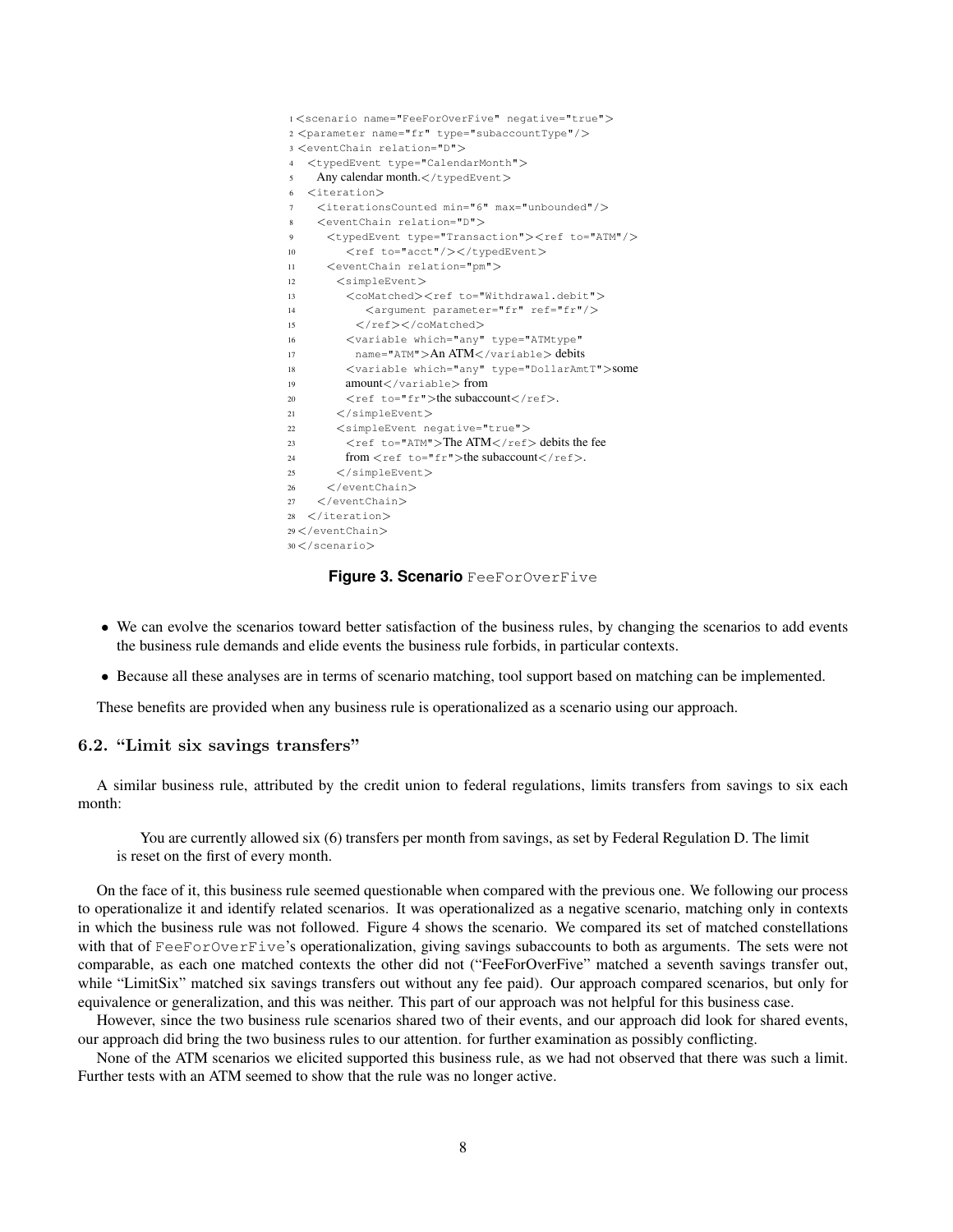- <sup>1</sup> <scenario name="LimitSix" negative="true">
- <sup>2</sup> <parameter name="fr" type="subaccountType"/>
- <sup>3</sup> <eventChain relation="D">
- <sup>4</sup> <typedEvent type="CalendarMonth">
- $5$  Any calendar month. $\lt$ /typedEvent>
- <sup>6</sup> <iteration>
- <sup>7</sup> <iterationsCounted min="7" max="unbounded"/>
- <sup>8</sup> <simpleEvent>
- <sup>9</sup> <variable which="any" type="ATMtype"
- 10 name="ATM">An ATM</variable> debits
- <sup>11</sup> <variable which="any" type="DollarAmtT">some
- <sup>12</sup> amount</variable> from
- 13 < ref to="fr">the subaccount</ref>.
- <sup>14</sup> </simpleEvent>
- <sup>15</sup> </iteration>
- <sup>16</sup> </eventChain>
- <sup>17</sup> </scenario>

#### **Figure 4. Scenario** LimitSix

- <sup>1</sup> <scenario name="StandaloneFastCash" negative="true">
- <sup>2</sup> <eventChain relation="D">
- <sup>3</sup> <simpleEvent name="Standalone">
- <sup>4</sup> <variable name="ATM" which="any">An
- <sup>5</sup> ATM</variable> has no connection with
- 6 the central server. </simpleEvent>
- <sup>7</sup> <eventChain relation="p">
- <sup>8</sup> <simpleEvent name="Cash1">
- <sup>9</sup> A customer withdraws cash from
- 10 < cef to="ATM">the ATM</ref>using
- <sup>11</sup> <variable name="ATM-card" which="any">an
- 12 ATM card</variable>.</simpleEvent>
- <sup>13</sup> <simpleEvent name="Cash2">
- <sup>14</sup> A customer withdraws cash from
- 15 <ref to="ATM">the ATM</ref>using
- <sup>16</sup> <variable name="ATM-card" which="any">the
- 17 same ATM card</variable>.</simpleEvent>
- <sup>18</sup> </eventChain>
- 19</eventChain>
- <sup>20</sup> </scenario>



#### 6.3. "Standalone mode fast cash"

Several credit union business rules apply only to ATMs in *standalone mode*, when the ATM does not have communications with the central server. An example is

Each ATM in standalone mode will only allow one withdrawal per account, and only of the 'fast cash' amount.

We operationalized this rule with the scenario sketched in Figure 5.

The scenario StandaloneFastCash is a negative scenario, one that fails to match the world if the systems described are functioning properly. It describes a counterexample for the BR-StandaloneFastCash business rule, in which the ATM is in standalone mode (event 'Standalone'), during (relation="D") which interval the same ATM card is used first for one withdrawal (event 'Cash1') and then for a second (event 'Cash2') from the same ATM. This scenario matches every way the business rule can fail to be followed.

The next step in our approach was to identify the scenarios that this business rule could co-match with. In our case study, there were no scenarios specific to stand-alone mode, as we had never observed it or any sign of its existence during elicitation. Therefore the normal-case scenario for withdrawing cash matched twice in succession along with cash-withdrawal events in the business rule's negative scenario, indicating a violation of the business rule. The chosen solution was to create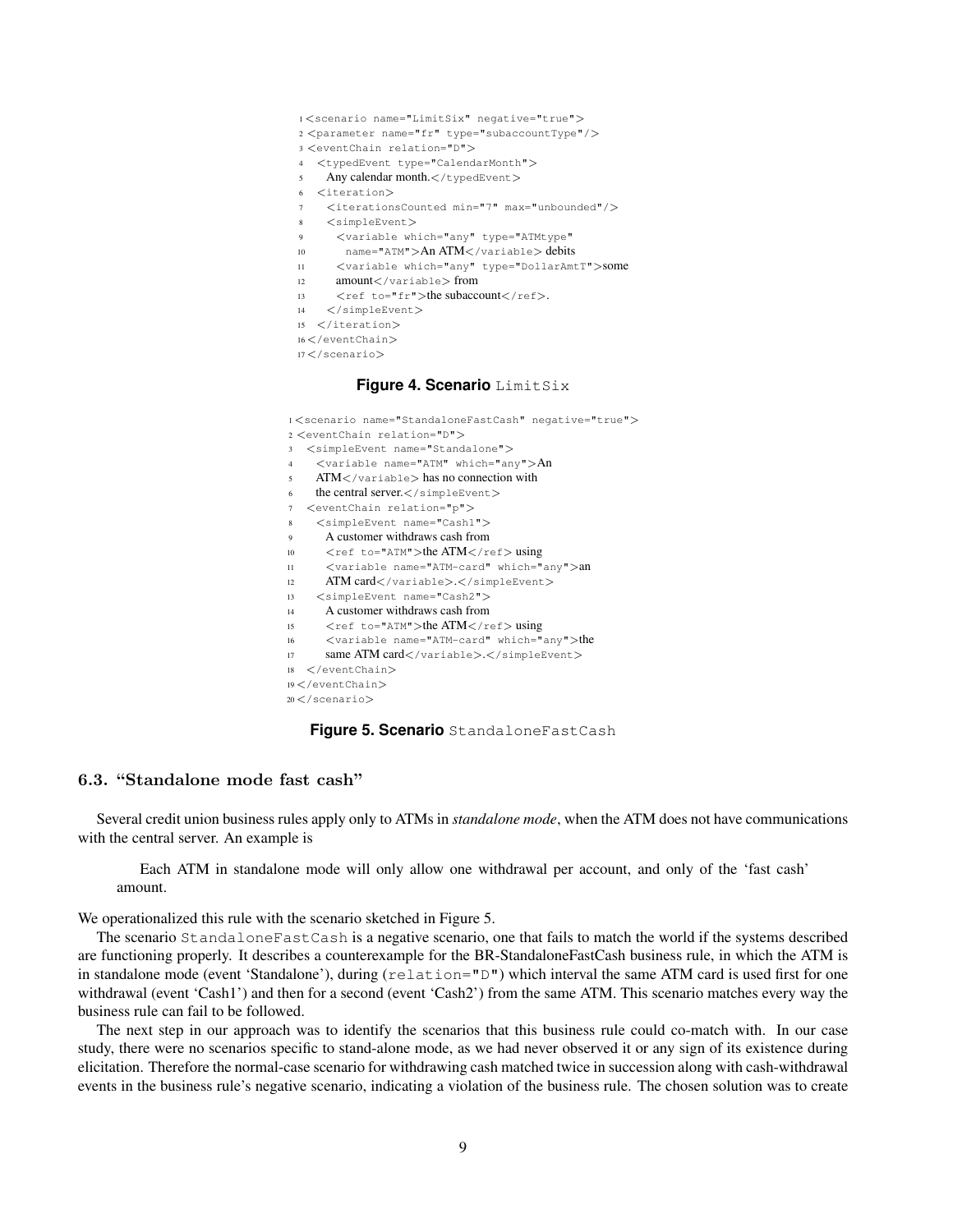<!-- Authorization for ATM transactions --> <simpleEvent> A customer inserts an ATM card for 4 an accoutn into the ATM. </simpleEvent> <simpleEvent> The customer enters the PIN for the ATM card into the ATM.  $\lt$ /simpleEvent> <simpleEvent> The ATM verifies that the PIN matches the ATM card. </simpleEvent> <!-- Authorization for teller transactions --> <simpleEvent> The customer tells or shows the teller the account number.  $15 < /$ simpleEvent $>$  <simpleEvent> The customer shows his or her drivers license to the teller. </simpleEvent> <simpleEvent> The teller verifies that the name on the license 21 matches an owner of the account.  $\langle$ /simpleEvent $\rangle$  <!-- Authorization for mail transactions --> <simpleEvent> The customer writes a letter giving his or her name and account number and requesting a specific transaction. </simpleEvent> <simpleEvent> The customer signs the letter. </simpleEvent> <simpleEvent> The teller verifies that the name is of an owner of the account, and that the signature matches the one on file. </simpleEvent>

#### **Figure 6. Authorization in several contexts**

new scenarios specific to stand-alone mode, and edit the current scenarios to exclude them from matching in stand-alone mode. This made direct use of the knowledge we had gained by operationalizing the business rule.

## 6.4. Crosscutting authorization rule

The final business rule presented here was, strictly speaking, not part of the case study, as it was suggested by a colleague rather than obtained from a credit union. A little reflection and investigation show that a credit union always requires a customer to show authorization for the requested transactions, no matter how those transactions are handled: at an ATM, a teller window, by physical mail, etc.

The suggested business rule was

A customer's authorization must be confirmed before he or she can request a transaction.

This is a reasonable business rule, and one that is presumably a generalization of all the specific business rules requiring authorization of an ATM customer, a teller customer, etc.

The operationalization of this business rule was beyond the present capabilities of ScenarioML, primarily because each specific sub-rule's scenario had a list of parameters, and each list was different. We considered several approaches but concluded none was sufficient. Figure 6 shows three specific operationalizations of the hypothesized business rules, for ATMs, teller windows, and mail transactions. We considered what a scenario language would need in order to express these scenarios, and concluded that while it was conceivable, it might not repay the effort.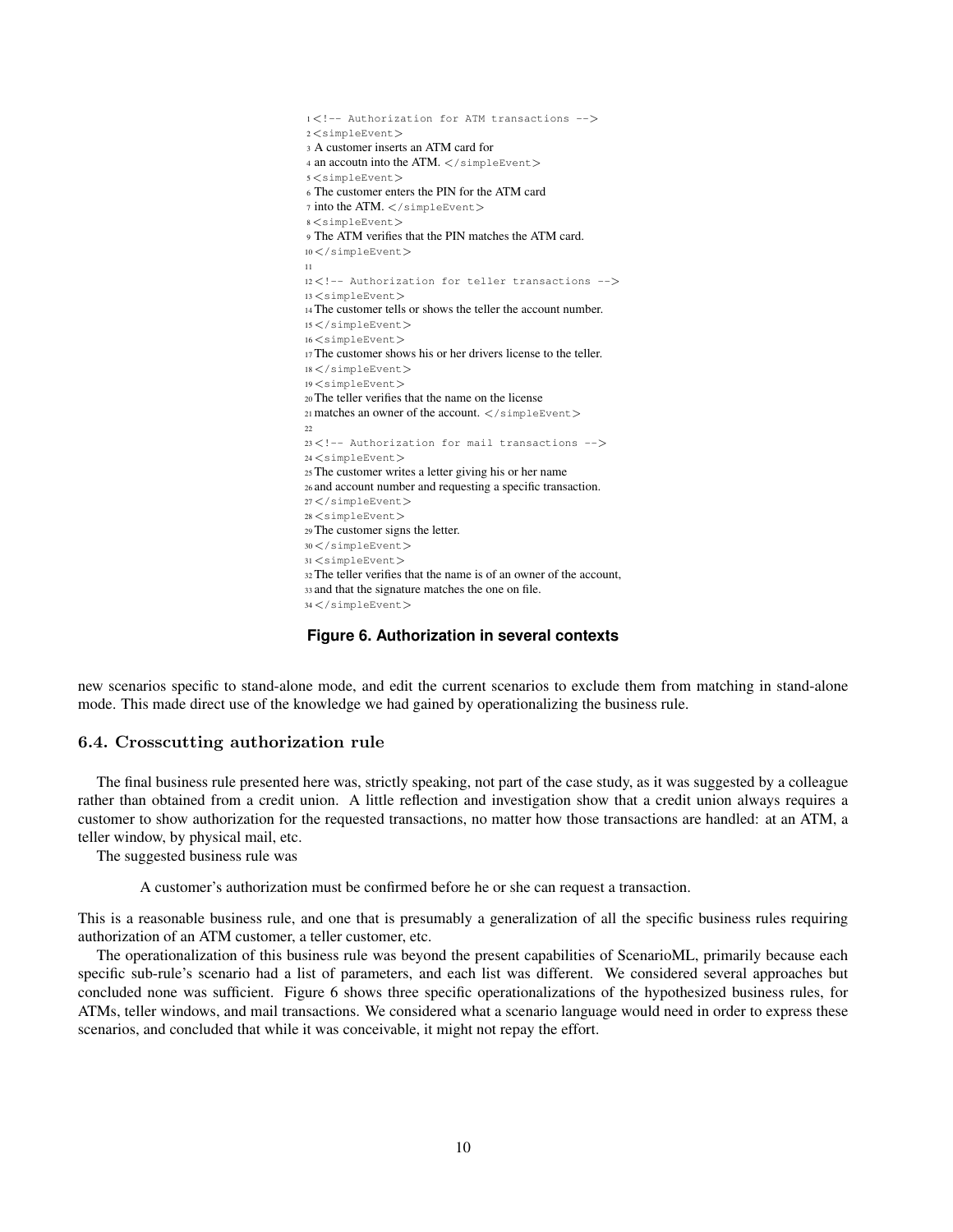## 7. Related work

Although business rules have been widely discussed in the trade press and are becoming more prominent in the software industry, there has been relatively little research on them in the requirements community. Leite et al. examine the connections between business rules and the requirements baseline, using business policies as a useful viewpoint from which to understand and analyze requirements evolution [11]. Rosca et al. propose a metamodel and methodology for explicitly modeling business rules. The metamodel and methodology support and guide work with business rules, including analysis of a set of rules and their degree of conformity with an enterprise's policies [18]. Wan-Kadir et al. explore the relation between business rule evolution and evolution of related software systems [26].

There has been a substantial amount of work on scenario and use case languages, models, and semantics. Many authors have proposed event schemas in one form or another. Various forms of alternation, iteration, and exception/interuption are described by Dardenne et al. [8], the Message Sequence Charts specification [10], Maiden [13], and many others. Basic scenarios have been extended with specific sets of temporal relations between events, including important work by Maiden [13] and by Breitman et al. [7] Episodes under one name or other appear to have been nearly universal in scenario and use case languages, including notably Potts et al. [17] and the OMG [16]. Negative scenarios, anti-scenarios, and misuse cases have been explored and shown effective by Alexander [1], Hope et al. [9], Sindre et al. [20], and Uchitel et al. [25]. The structure of ScenarioML is built squarely on this work; perhaps the most distinctive features of ScenarioML are its use of parameterization, variables for newly bound entities, quantification for restricting variable bindings, and anaphora, its emphasis on matching the world as the basis for the meaning of events and scenarios, and co-matching so that one scenario may be used to constrain the context of another.

Perhaps the most successful approaches to date for analyzing collections of scenarios have been those that first translate the scenarios into a more formal structure such as labeled transition systems. Uchitel et al. have achieved striking and basic results in this way [24], [12]. Our work is an early investigation into the possibilities of analyzing scenarios on their own terms.

Finally, researchers have investigated the fundamentals of combining different forms of specification, notably a long line of work on Viewpoints [15], [19] and model merging [23] Our work is much less general and specifically focused on one specific pair of forms.

## 8. Lessons learned and future work

In this paper we discussed an approach for evaluating business rules and scenarios together, by operationalizing the business rules as scenarios, mediating their interactions with other scenarios theough co-matching events, and examining their combination through a consideration of the occurrences they match. We make use of ScenarioML's flexible support for parameterization, variables and their quantification, and anaphora to increase the range of events that can co-match. Finally, we make use of negative scenarios to increase the expressive power of scenarios and match a broader yet focused set of occurrences, the better to cover the cases that follow a business rule and conversely to cover the counterexamples that fail to follow it.

Results from our first case study, presented in this paper, indicate that this approach for analyzing scenarios and business rules in combination is more promising than we had expected. While it is clear that a practical application of the approach will require software support, at the same time we see that there are opportunities to take advantage of prototype automation for scenario matching tasks, and the use of ScenarioML highlighted the possibilities of support of other tasks.

During the course of the case study, we learned that matching scenarios manually is more challenging that is first apparent. We found that our intuition about precisely which scenarios would interact how was incomplete or inaccurate in many cases. Manually working through the matching process was tedious, as expected, but also surprisingly error-prone. The equivalent of a "scenario match calculator" would be of great utility for this approach; among other tasks, it might evaluate two comatching scenarios to determine if the intersection of the sets of occurrences each matches is empty, or equal to the set of one or the other scenario.

Finally, we were pleasantly surprised at the expressibility of scenarios in ScenarioML in practice, both for matching a broad swath of constellations and for matching quite focused sets. We did note it has limitations as well. However, its possibilities for extending the ease and power of ordinary scenario practice may be of considerable interest.

Our future work includes the continuation of a case study on ScenarioML as a language for expressing software requirements in the form of scenarios. We will continue to apply scenarios and ScenarioML in addressing areas outside requirements